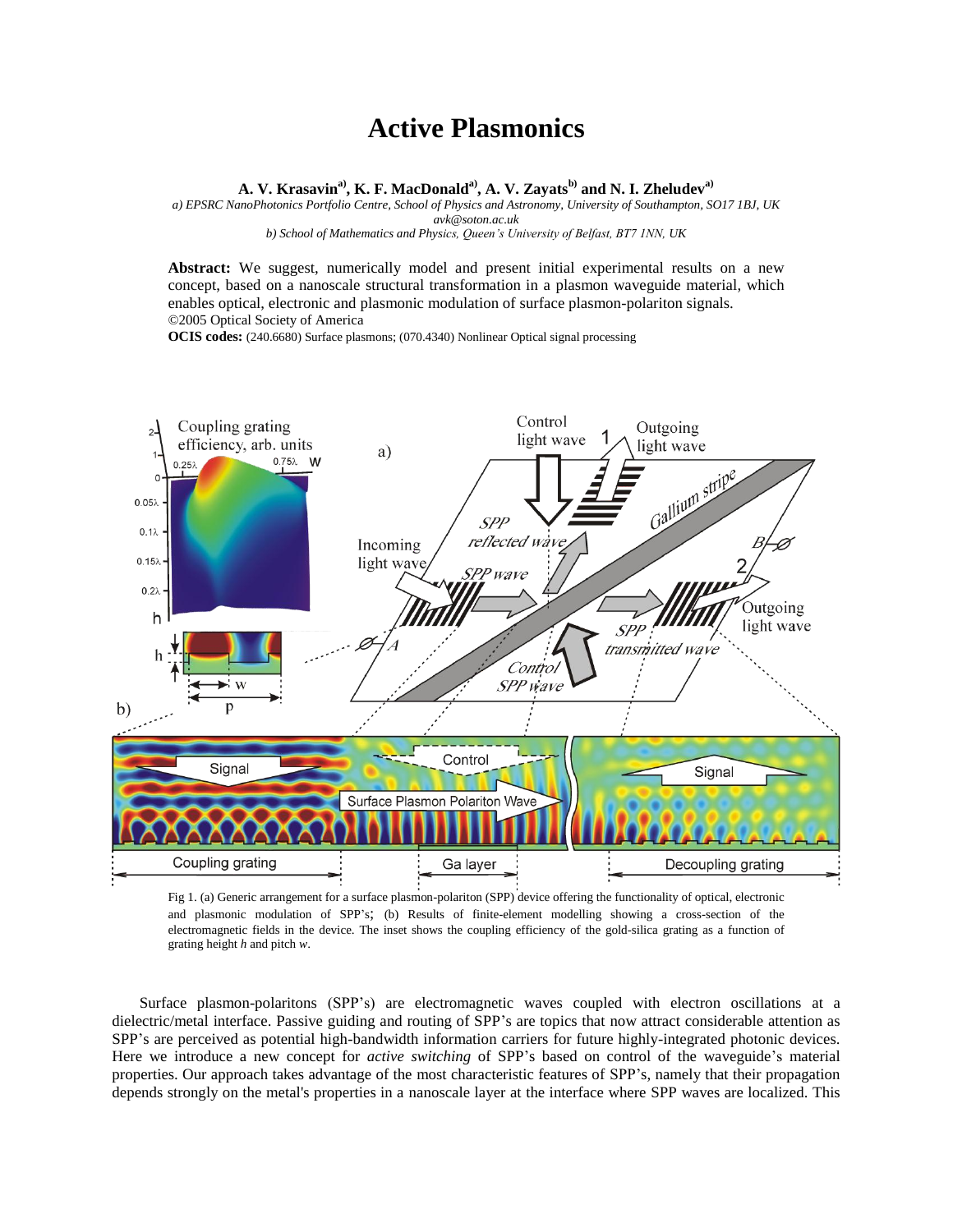localization may be exploited if one can control the dielectric characteristics of the interface layer. We propose that such a change may be achieved through a reversible nanoscale structural transformation at the interface.

A generic arrangement for an SPP switch based on this principle is presented in Fig. 1. In this device, the SPP signals propagate on a metal/dielectric interface (e.g. a gold/vacuum). The input optical signal is converted into an SPP wave by a grating and this then propagates towards decoupling grating #2. Between the input and output gratings there is an 'active strip' of material with dielectric properties that may be switched, for example, between those of a metal and those of a semiconductor. If the strip is in metallic form, the SPP signal propagates across it without disruption. If it is in semiconductor form, its transmission is suppressed due to losses in the strip and a reflected signal, decoupled by grating #1, appears due to the impendence mismatch between the waveguide metal and the strip.

Elemental gallium appears to be a suitable material for the use in the active strip  $[1, 2]$ . It has a semiconductorlike crystalline phase (known as  $\alpha$ -gallium) and an amorphous metallic liquid phase. The transition between these two phases occurs through the reversible growth of a skin layer of the metallic phase from the surface and, as the energy difference between the phases is only 60 meV/atom, it can be achieved by moderate electron-beam and optical excitation, as well as by temperature.

**Opto-SPP modulator.** When the gallium layer is excited optically (see the arrow labelled 'control light wave' in Fig.1), the transformation may be achieved through simple light-induced heating. However in addition, gallium presents another mechanism for obtaining the metallic phase, namely a non-thermal transition. Due to localization of photo-generated electron-hole pairs on gallium dimers in the  $\alpha$ -gallium phase, absorption of light excites the dimers from the bonding to the anti-bonding state, reducing the stability of the surrounding crystalline cell. The  $\alpha$ -gallium cell subsequently undergoes a transition to a new configuration without necessarily achieving the melting temperature.

**Electro-SPP modulator.** Instead of an external optical stimulation, an electrical voltage applied between terminals A and B (Fig.1) may be used to control such an SPP gate. In this case, the Joule heat released in the gallium section of the waveguide induces the structural transformation in the film.

**SPP detector.** Recently it was observed that a light-induced structural phase change in a gallium film is accompanied by a change in the conductivity of the film, thus enabling a new mechanism of light detection [3]. A similar principle could be used to *directly* detect SPP waves: energy dissipated by the SSP wave in the gallium layer will change its structural phase and therefore its conductivity, and this may be detected as a change in the resistance between terminals A and B.

**SPP-SPP modulator.** If the structural phase transition can be induced by energy dissipated by an SPP wave, then all-plasmonic devices are possible. In this case two SPP waves interact on the gallium section of the waveguide: a strong 'control' SPP wave directed towards the gallium section switches the phase of the gallium in the area where the 'signal' SPP passes, thus modulating it (see Fig. 1).

**Self-action phenomena.** We also expect to see various self-action effects, such as self focusing and de-focusing and self phase modulations in a single intense SPP waves propagating through a gallium section. We also anticipate an SPP analogue of optical bleaching with increasing intensity of the SPP wave propagating through the gallium section of the film, because a gallium layer of increasing thickness is converted into the metallic phase making SPP propagation less lossy. This effect may be useful in *SPP limiters* (analogous to optical limiters).

**Numerical evaluation and experimental tests.** To evaluate the potential switching characteristics of such SPP waveguides we numerically modelled them using the finite element method. We investigated a gold film waveguide on a silica substrate containing a gallium section of length *L*. Our calculations revealed that the waveguide transmission depends strongly on the structural phase of the gallium section and that a change in the phase can be used to actively control the transmission. As the structural transformation in gallium is a surface mediated effect, the two phases of gallium may co-exist near the interface, with a thin layer of the metallic phase sandwiched between silica and α-gallium. This makes it possible to continuously, and reversibly control the waveguide's transmission. To analyze this functionality we calculated the waveguide transmission for different thicknesses of metallic gallium and determined that the presence of a metallic gallium layer just  $d = 30$  nm deep can dramatically change the transmission of plasmons through the waveguide.